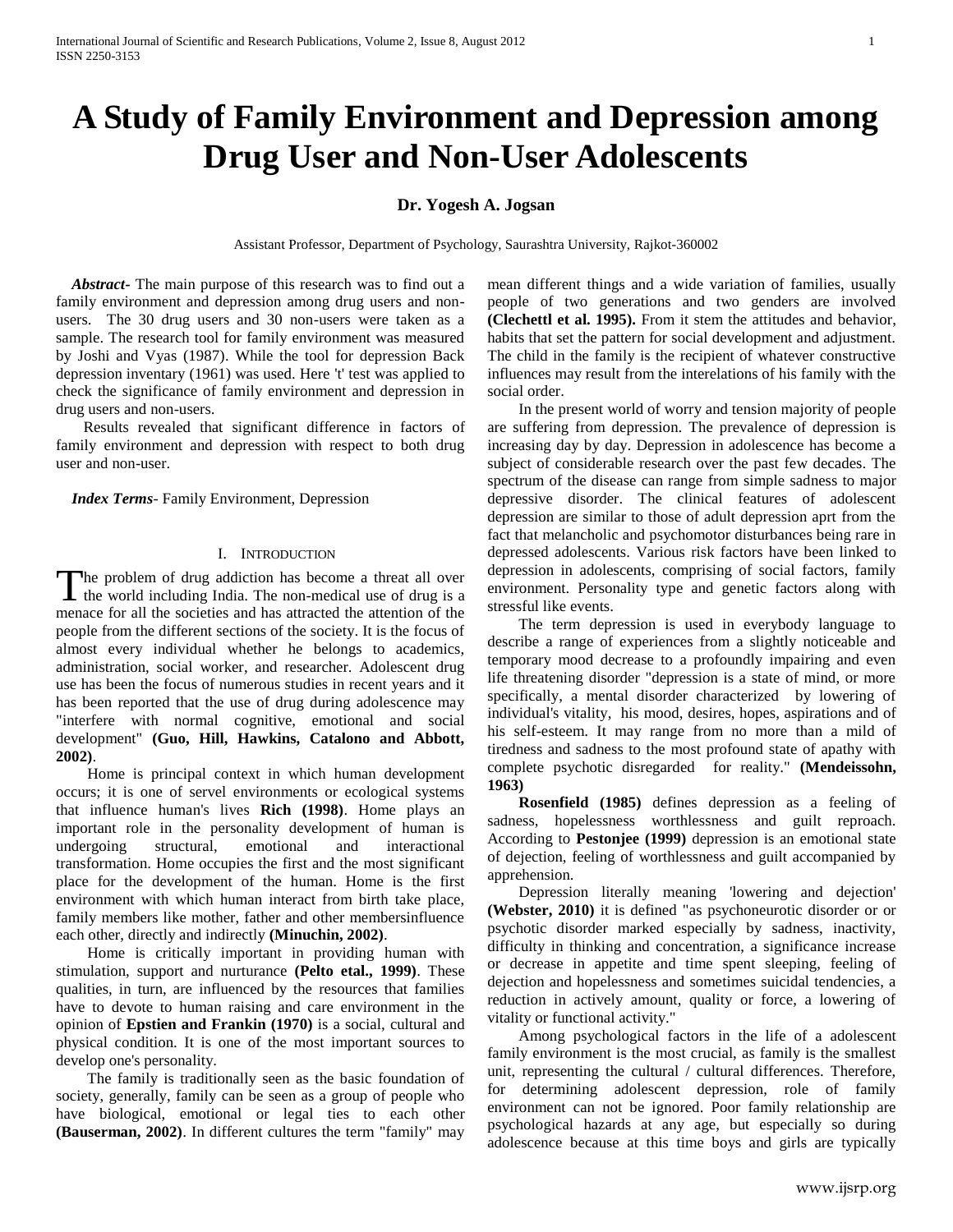ensure of themselves and depends on their families for feeling of security.

 Even more important, they need guidance and help in mastering the developmental task of adolescence. When family relationships are marked by friction, feeling of insecurity are likely to be prolonged and adolescents will be deprived of the opportunity to develop poise and more mature pattern of behavior **(Hurlock, 1981).** Several studies have shown that insecure attachment and parenting characterized by coldness, rejection, harsh discipline and unsupportive behavior is positively related to adolescent depressive symptoms.

 Depression and drug addiction are responsible for significant loss in terms of health and economy through out the world **(WHO, 1998).** Drug addction dependence is a major health problem having prevalence of approximately 120 millions and causes wide variety of personal, financial and social disabilities in patient **(Akishal, 2000; Vonkroff, 1992).** Similarly depressive disorder is a common disabling condition, afflicting 20% of women and 12% of men at sometime during their life **(Schonfed et al., 1997; WHO, 1998).** Addiction more during interpersonal stress to cope up with the situations. Drug addication and depression are considered to be disorder of same spectrum and various researchers have considered drug addcition and depression expression of same disorder, having psychological vulnerability as a common denominator **(Hensel and Dunner, 1979; Davidson et al., 1989).** Further common genetic link has been found between drug addition depence and depression and these have been established as diseases of same spectrum **(Cadoret et al., 1996)**

 Drug abuse is a complex contemporary social problem. Its complexity derives in part from the impact it has on the individual user psychologically, socially, and biologically in part from its effects on society, law, economics and politics **(Schilit and Comberg, 1991)**.

 Addicts give opinion that their parents hardly have any time for them. This may not be directly linked with addiction but certainly could be a factor of family alienation and hence indirectly could be responsible for addiction. Drug habit of elders and particularly of parents is an important factor for the statusimitation for the child and fathers habit in particular, influenced the male children **(Grichting and Barber, 1989; Ministry of welfare, Government of India, 1992).** Broken families, tension in family relationships, lack of parental control over children, addiction among parents have been cited as some of the family conditions conducive to drug abuse. It is inferred that stressful life combined with inadequate social support is also one of the major predisposing causes of drug addiction. Young people seek to become established and achieve independence. In this period they face many problems. Such Social, family and economic problems. Lack of job, home sick-ness, transfer of job, loose parental control, disturbed and borken exposure to drugs, out of schools etc. are the factors related with high risk for drug abuse **(Forney, et. al. 1990).** Thus, in the modern world of today, youth are facing difficulty, even adult decisions at a much earlier age **(Menon, 1989).**

 The drug users are more susceptible to feelings of alienations low self worth and resentment. All these problems leads to a variety of social and psychological problems such as delinquency, depression and drug use **(Miller, 1990).** They do not perceive the situations realistically nor do they execute the response effectively, drug addicts lose their capacity to discharge normal functions to words their family and society. They develop the tendency of carelessness due to which discrimination between good and bad, and capacity to initiate is lost by an individual.

# II. OBJECTIVES

The main objectives of study were as under :

1. To measure the family environment among drug users and non-users adolescents.

2. To measure the depression among drug user and non-users adolescents.

# III. NULL-HYPOTHESIS

To related objectives of this study null-hypothesis were as under: 1. There is no significant difference in family environment among drug users and non-users adolescents.

2. There is no significant difference in depression among drug users and non-users.

# IV. METHOD

# **TOOLS**

 For this purpose the following test tools were considered with their reliability, validity and objectivity mentioned in their respective manuals. In present study two inventory used in research.

 **(A) Family Environment Scale :** The family environment scale was made by **Moss and Moss, 1974.** Hindi adaptation and standardization by **Joshi and Vyas (1987).** Reliability and validity of this scale was very high. This scale 10 factors was measured.

 **(B) Beck Depression Inventory (BDI) : (Beck, Ward, Mendesion, Mock and Drbauge, 1961)** It is comprised of twenty one items. Although the inventory was designed as a clinical instrument but in practice it is frequently used to dichotomies subjects in to drug user and non-user group. This inventory has test-retest reliability coefficient ranging from 0.74 to 0.83 on different time intervals and positively correlated with hamilton depression rating scale with a pearso of 0.71. Gujarati addaption by Sardar Patel University in Gujarat (1990). This is 4 point scale reliability and validity of Gujarati adaption was 0.80 and 0.65.

# V. SAMPLES

 According to purpose of present study 30 drug users and 30 non-drug users were taken from different universities and colleges of Gujarat State. Age range of smaple was 17-26 years, they were from under graduate and post-graduate classes and were matched on income and caste.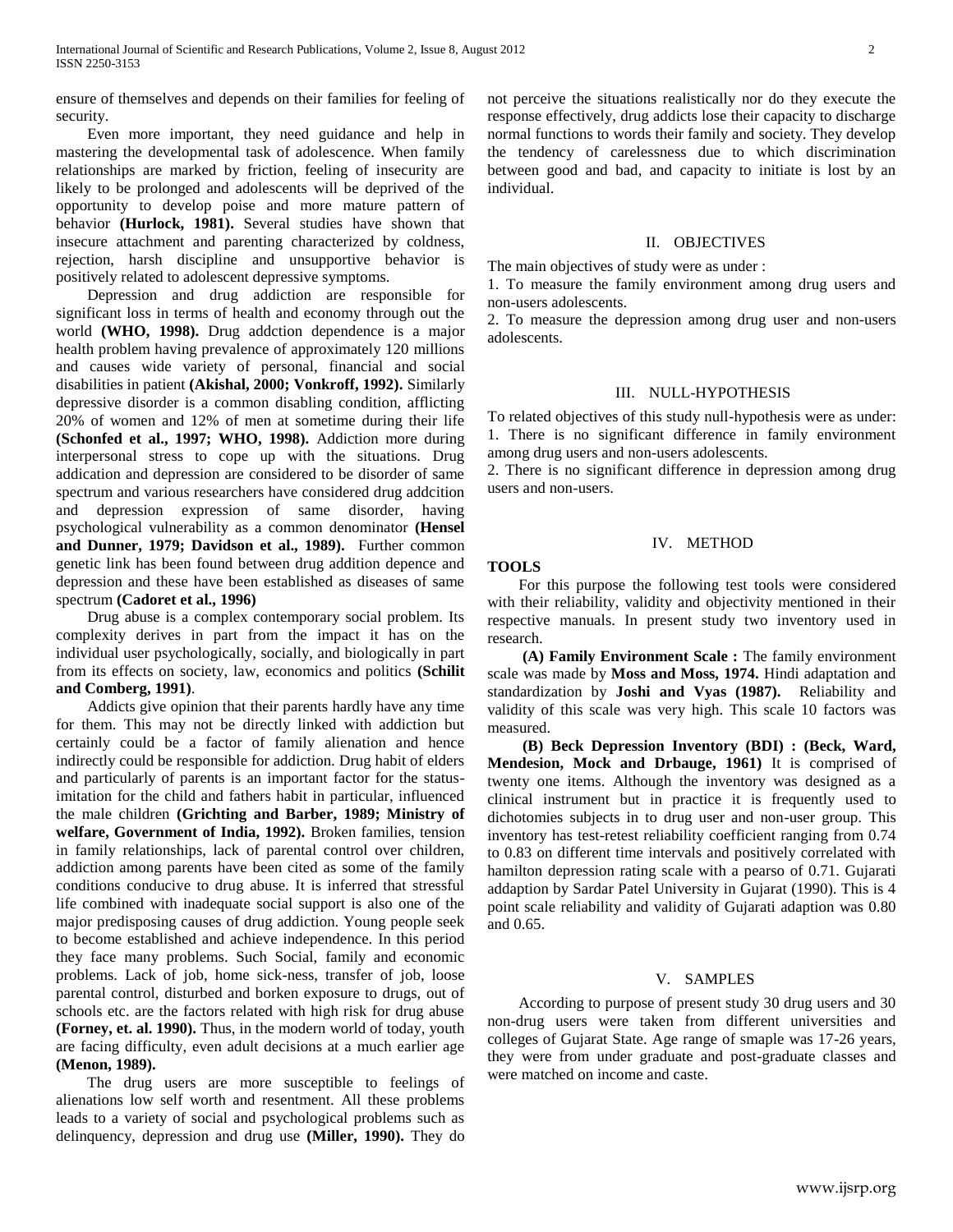# VI. PROCEDURE

 According to purpose of present study, for data collection. The investigator explained the purpose of the study to the subjects. For these total 30 drug users and 30 non-drug users adolescence were taken as a sample from different universities and colleges of Gujarat State. Family environment scale and depression inventory was administered to drug users and nonusers adolescents the investigator assured them that their responses would be kept strictly confidential and would be utilized for the research purpose only. After these the date were collected individually.

#### VII. RESEARCH DESIGN

 The aim of present research was to a study of family environment and depression among drug users and non-users adolescent. For this 30 drug user and 30 non-user adolescent were taken as a sample. To check difference in home enviornment and depression among drug users and non-users ttest method was used. The result discussion is as under.

#### VIII. RESULT AND DISCUSSION

 The main objective of present study was to a study of family environment and depression among drug users and non-users adolescents. In it statistical 't' method was used. Result discussion of present study is as under:

| Table - 1                                                                     |
|-------------------------------------------------------------------------------|
| Comparison of scores on Family Environment Scale of the Two Groups $(N = 60)$ |

| <b>Sample</b> |           | Coh.     | Exp.     | Con.     | Ind.     | A.O.     | <b>I.C.O.</b> | A.R.O.   | M.R.E.   | Org.     | Cont.     |
|---------------|-----------|----------|----------|----------|----------|----------|---------------|----------|----------|----------|-----------|
| Group         |           |          |          |          |          |          |               |          |          |          |           |
| $A =$         | M         | 14.11    | 16.60    | 28.40    | 16.56    | 16.10    | 16.20         | 17.20    | 17.80    | 14.40    | 18.50     |
| Drug          | <b>SD</b> | 4.64     | 3.47     | 4.30     | 4.80     | 4.25     | 5.59          | 3.40     | 4.80     | 3.62     | 3.87      |
| users         |           |          |          |          |          |          |               |          |          |          |           |
| $(N=30)$      |           |          |          |          |          |          |               |          |          |          |           |
| $B =$         | M         | 27.11    | 17.80    | 17.86    | 23.85    | 18.99    | 18.30         | 23.40    | 25.80    | 24.80    | 19.85     |
| Non-          | <b>SD</b> | 6.50     | 6.60     | 3.89     | 6.46     | 4.90     | 8.28          | 4.85     | 6.00     | 4.03     | 4.79      |
| users         |           |          |          |          |          |          |               |          |          |          |           |
| $(N=30)$      |           |          |          |          |          |          |               |          |          |          |           |
| 't' value     |           | $9.11**$ | $8.20**$ | $8.26**$ | $4.40**$ | $5.80**$ | $3.80**$      | $9.80**$ | $8.56**$ | $9.53**$ | $10.63**$ |

**\*\* P < 0.01 \* P < 0.05**

| Cho        | $\sim$                   | Cohesion,                         | Exp. | $\overline{\phantom{a}}$ | Expressiveness |         |
|------------|--------------------------|-----------------------------------|------|--------------------------|----------------|---------|
| Con.       | $\sim$                   | Conflict                          | Ind. | $\blacksquare$           | Independence   |         |
| A.O.       |                          | Achievement orientation           |      |                          |                |         |
| I.C.O.     |                          | Intellectual Cultural Orientation |      |                          |                |         |
| $A.R.O.$ - |                          | Active Recreational orientation   |      |                          |                |         |
| $M.R.E. -$ |                          | Moral Religious Emphasis          |      |                          |                |         |
| Org.       | $\overline{\phantom{a}}$ | Organisation,                     |      | Cont.                    |                | Control |
|            |                          |                                   |      |                          |                |         |

 The result obtained on the basic area of family environment reveals significant difference of drug users and non-users.

In cohesion non-drug users received higher mean score **27.11** as compared to the drug users **14.11**. The standard aviation score of drug users received **4.64** and the non-drug users received **6.50**. So we can say that non-drug users are better cohesion to compared drug users. The 't' value of cohesion is **9.11**, significant difference  $(P < 0.01)$ .

 In expressiveness non-drug users received higher mean score **17.80** as compared to the drug users **16.60**. The standard deviation score of drug users received **3.47** and the non-drug users received **6.60**. So we can say that non-drug user are better expressiveness to compared drug users. The 't' value of expressiveness is **8.20**, significant difference  $(P < 0.01)$ 

In confit drug users received higher mean score **28.40** as compared to the non drug users **17.86**. The standard deviation score of drug users received **4.30** and non-drug users received **3.89**. So we can say that drug users feel high conflit to compared non-drug users. 't' value of conlit is **8.26**, significant difference (P  $< 0.01$ ).

 In independence non-drug users received higher mean score **23.85** as compared to the drug users **16.56**. The standard deviation score of drug users received **6.80** and non-drug user received **4.46**. So we can say that non-drug are independence to compared drug users. 't' value of independence is **4.46**, significant difference ( $p < 0.01$ ).

 In achievement orientation non-drug users recived higher mean score **18.99** as compared to the drug users **16.10**. The standard deviation score of drug users received **4.80** and nondrug user received **6.46**. So we can say that non-drug users are more achievement orientation to compared drug users. 't' value of achievement orientation is **5.80**, significant difference  $(P < 0.01)$ . In intellectual cultural orientation non-drug users received higher mean score **18.30** as compared to the drug users **16.20**. The standard deviation score of drug users received **5.59** and nondrug users received **8.28**. So we can say that non drug users are more intellectual cultural orientation to compared drug users. 't' value of I.C.O. is  $3.80$ , significant difference ( $P < 0.01$ ).

 In active recreational orientation non-drug users received higher mean score **23.40** as compared to the drug users **17.20**.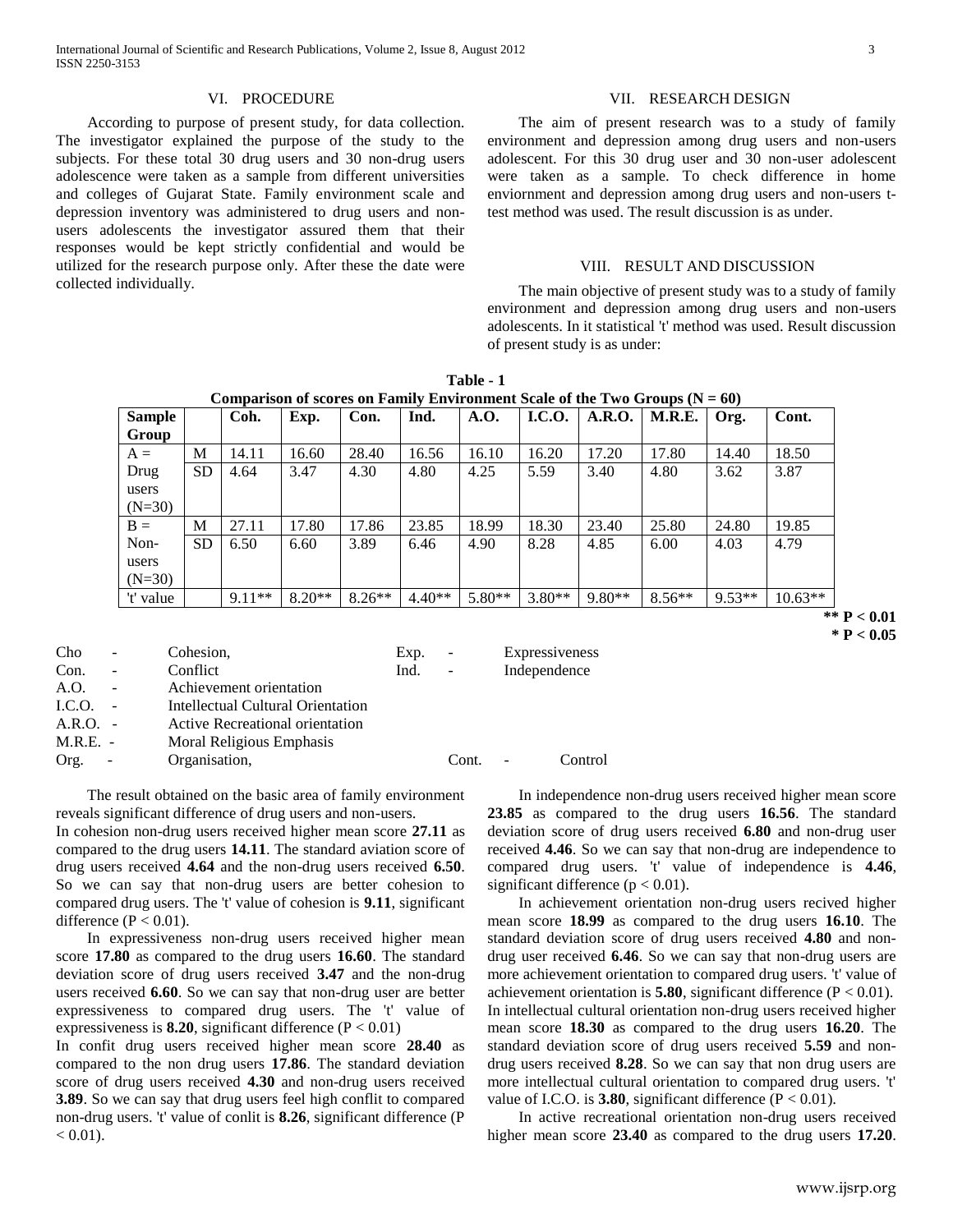The standard deviation score of drug users received **3.40** and non-drug users received **4.85**. So we can say that non-drug users are more active recreational orientation to compared drug users. 't' value of A.R.O. is  $9.80$ , significant difference ( $P < 0.01$ ).

 In moral religious emphasis non-drug users received higher mean score **25.80** as compared to drug users **17.80**. The standard deviation score ofdrug users received **4.80** and non-drug users received **6.00**. So we can say that non-drug users are more moral religious emphasis as compared to drug users. The 't' value of M.R.E. is **8.56**, Significant difference  $(P < 0.01)$ .

 In orgenization non-drug users received higher mean score **24.80** as compared to drug users **14.40**. The standard deviation score of drug users received **3.62** and non-drug users received **4.03**. So we can say that non-drug users are good orgenizational as compared to drug users. The 't' value of orgenization is **9.53**, significant difference ( $P < 0.01$ ).

 In control non-drug users received higher mean score **19.85** as compared to drug users **18.50**. The standard deviation score of drug users received **3.87** and non drug users received **4.79**. So we can say non drug user have more control power as compared to drug users. The 't' value of control is **10.63**, significant difference  $(P < 0.01)$ .

 It is clearly revealed from Table-1 that there is a significant difference in family environment on drug uesrs and drug non users. Evidence of research finding given by **Ravi Gunthey and Manish Jain (1998).** Conduct study of 20 drug users and 20 nondrug users. Result was same as present study. It is also supported by **Doshi (2009)** conducted study on 25 drug users and 25 nondrug users. Result also same as present study.

 Some findings indicate that the drug users are more aggressive, not make their own decisions and are neither helpful nor competitive. They ignore religious issues and have no set of clear organisation. The non-drug users are calm, provide help for one another, have feelings of responsibility, actively participate in social and cultural activities. They possess clear set of organisation and structure in planning family activities. **Hoffmann (1993)** report that peers have the strongest effect on adolescent drug use, yet parent-child involvement and family structure also have a direct effect.

**Table - 2 Depression of Drug Users and Drug Non-users (N=60)**

|   | <b>Sample</b><br><b>Groups</b> | N  | Mean  | <b>SD</b> |              |  |
|---|--------------------------------|----|-------|-----------|--------------|--|
|   | Drug<br>Users                  | 30 | 24.80 | 8.71      | $3.46**$     |  |
| B | Non-drug<br>Users              | 30 | 18.95 | 5.24      |              |  |
|   |                                |    |       |           | * $P < 0.05$ |  |

**<sup>\*\*</sup> P < 0.01**

 The result obtained on the basic area of depression reveals significant difference of drug users and non-drug users.

 The drug users received hihger mean score **24.80** as conpared to thenon-drug users **18.95**. The standard deviation score of drug users received **8.71** and non-drug users received **5.27**. The t-value is **3.46**, significant difference  $(P < 0.01)$ . So we

can say that drug users are more depressive to compare to nondrug users.

 It is clearly reveald from Table-2 that there is a significant difference in depression on drug users and non-users. In simple terms it can be concluded that drug users are more depressive as compare to drug users. Evidences of research findings given by **Joshi (2010)** conducted study on 20 drug user and 20 non-drug users in titled 'A Study of Depression on Drug users and Nonusers.' The result was same as at present study. Therefore, we can say that a present finding is supported by **Joshi (2010).** 

#### IX. CONCLUSION

We can conclude by data analysis as follows :

 There were significant difference in family environment factors among drug users and non-users. There were significant difference in depression among drug users and non-users. The drug users are more depressive to compare the non-users.

#### **REFERENCES**

- [1] Beck, A. T., Ward, C. H., Mendelson, M., Mock, J., and Erbaugh, J. (1961). An Inventory for Measuring Depression Archives of General Psychiatry, 4, 561-571.
- [2] Bauserman, (2002). Fathers and Fatherhood in Britan. Play Therapy Press, pp. 1416.
- [3] Ciechetti, D., and Chen, D. (1995). Developmental Pyschology : Theory and Method, New York, Wiley and Sons.
- [4] Doshi D. R.(2009). A Study of Family Environment on Drug Users and Non-users. Suchitra Publication, 2, 41-44.
- [5] Epstin and Franklin (1970). Handbook of Home Environment.
- [6] Forney, A. M., Forney, P. D., Sheets, K. and Sitorius, M. (1990). The Relationship BetweenStress and Substance Use Among First-year Medical Students : An exploratory Investigation. Journal of Alcohol and Drug Education, 35, 54-65.
- [7] Grichting, W. L., and Barber, J. G. (1989). The Impect of Quality of Family Life on Drug Consumption. International Journal of The Addictions, 24, 963-971.
- [8] Guo, J. Hill, K. G., Hawkins, J. O., Catalano, R. F. and Abbott, R. D. (2002). A Development Analysis of Sociodemographic, Family and Peer Effect on Adolescents Illicit Drug Initiation, Journal of The American Academy of Child and Adolescent Psychiatry, 41, 838-845.
- [9] Gunthey R. and Jain M. (1998). Use of Drug in Relation to Family Environment, Ego-strength and Life Stress. Journal of Personality and Clinical Studies. Vol. 14, 59.62.
- [10] Hoffmann, J. P. (1993). Exploring the Direct and Indirect Family Effects on Adolescent Drug Use. Journal of Drug Issues, 23, 535-557.
- [11] Hurlock, E. B. (1981). Development Psychology : A Life-Span Approach-5th Ed., Tata-Mcgraw Hill Publishing Company Ltd., New Delhi.
- [12] Joshi M. V. (2010). A Study of Depression on Drug Users and Non Users. Akshar Publication, 3, 35-37.
- [13] Mendelssohn, V. P. (1963). Depression in Encyclopedia of Mental Health, Vol. II, Franklin Walts, Inc.
- [14] Minuchin (2002). Child Development, Opper Saddle River, NJ : Person Education.
- [15] Ministry of Welfare, (1992). Drug Abuse : Summaries of Research Studies, New Delhi : National Institute of Social Defence, Ministry of Welfare, Government of India.
- [16] Miller, L. (1990). Neuro Psychodynamics of Alcoholism and Addiction : Personality, Psychopathology, and Cognitive Style. Journal of Substance Abuse Treatment, 7, 31-49.
- [17] Pelto, G., Dickin, K. and Engte, P. (1999). A Critical Link, Interventions for Physical growth and Psychological Development : A Review. Department